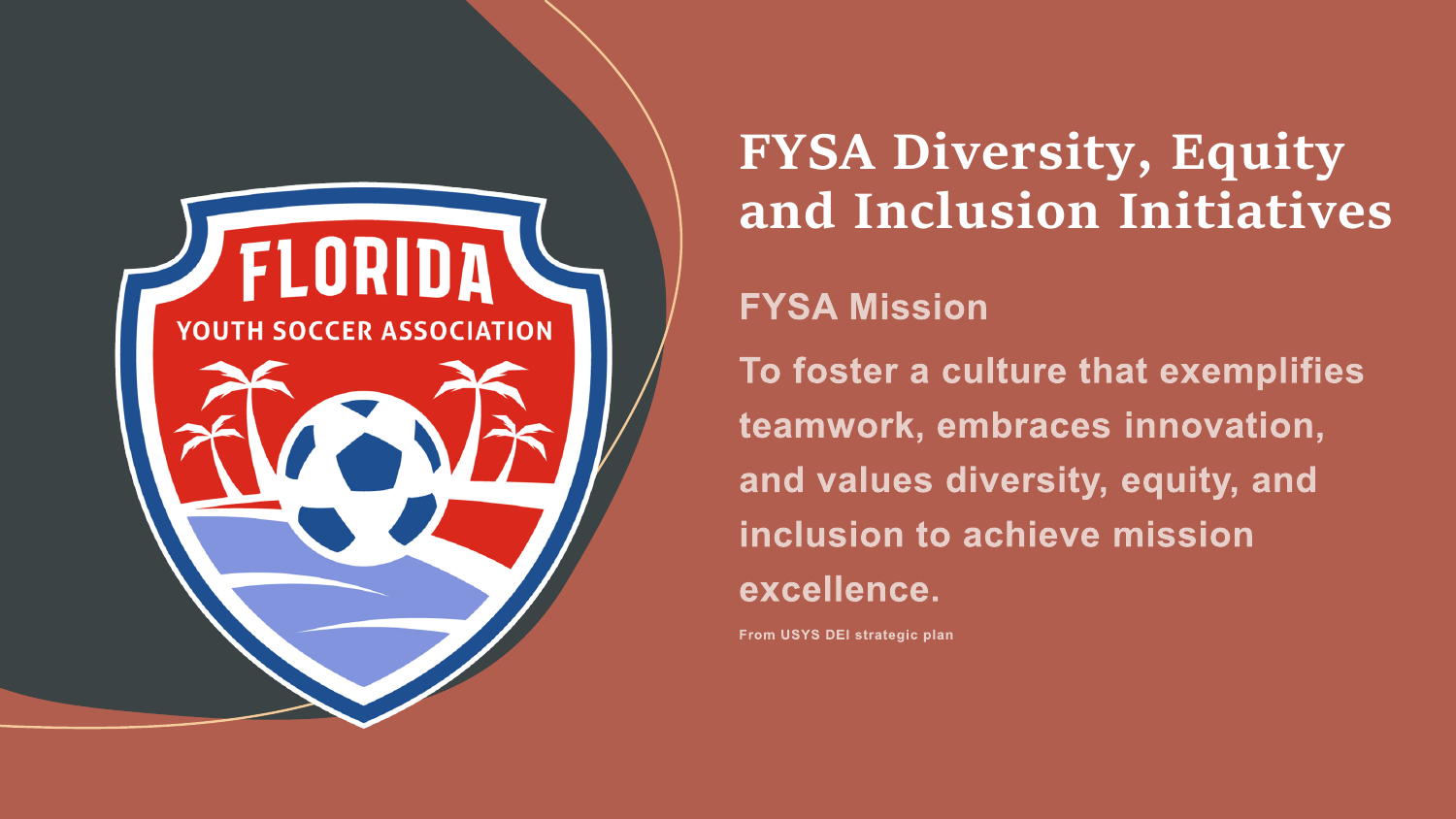**The Florida Youth Soccer Association (FYSA)** has taken firm action to establish and reaffirm their long-standing commitment to diversity, equity and inclusion. These actions will strengthen FYSA culture and foster an inclusive, bias-free and equitable community that enables all of its members to achieve their full potential on, and off, the field of play. Through specific, deliberate and meaningful actions and investment, FYSA seeks to make soccer a sport where everyone feels welcomed, respected and part of the team.

FLORID,

**YOUTH SOCCER ASSOCIATION** 

To ensure that each member of FYSA understands that the ideals of Diversity, Equity and Inclusion are essential to our organization, we ask that our members pledge to act off the field, how we do on the field; with a fierceness of character, determination, leadership, focus, passion and commitment to EVERY MEMBER OF THE TEAM.

**FROM USYS DIVERSITY, EQUITY AND INCLUSION INITIATIVES**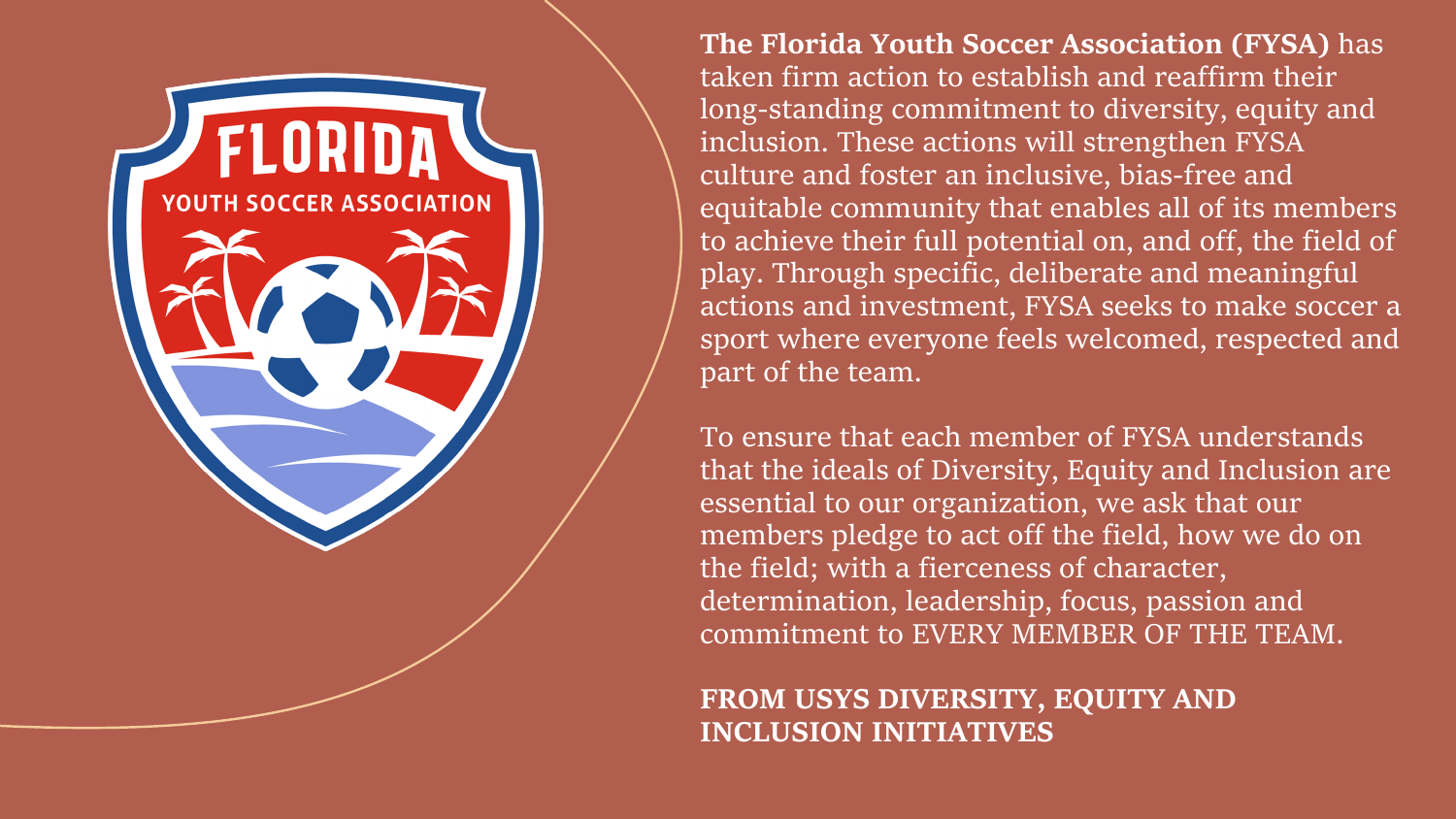# DE&I Roadmap

#### Objective:

Implement a strategy that ensures DE&I initiatives for the organization are long term and sustainable priorities that will be properly resourced

### Two-fold Approach:

- 1.Administrative program
- 2.Grassroots program -implement initiatives that will
	- 1. Increase awareness of DE&I issues with member clubs
	- 2. Facilitate Discussion and Evaluation to promote Diversity, Equity and Inclusion.
	- 3. Facilitate changes in existing and future programs

From DE&I Update –USYS BOD 18 Sep 21